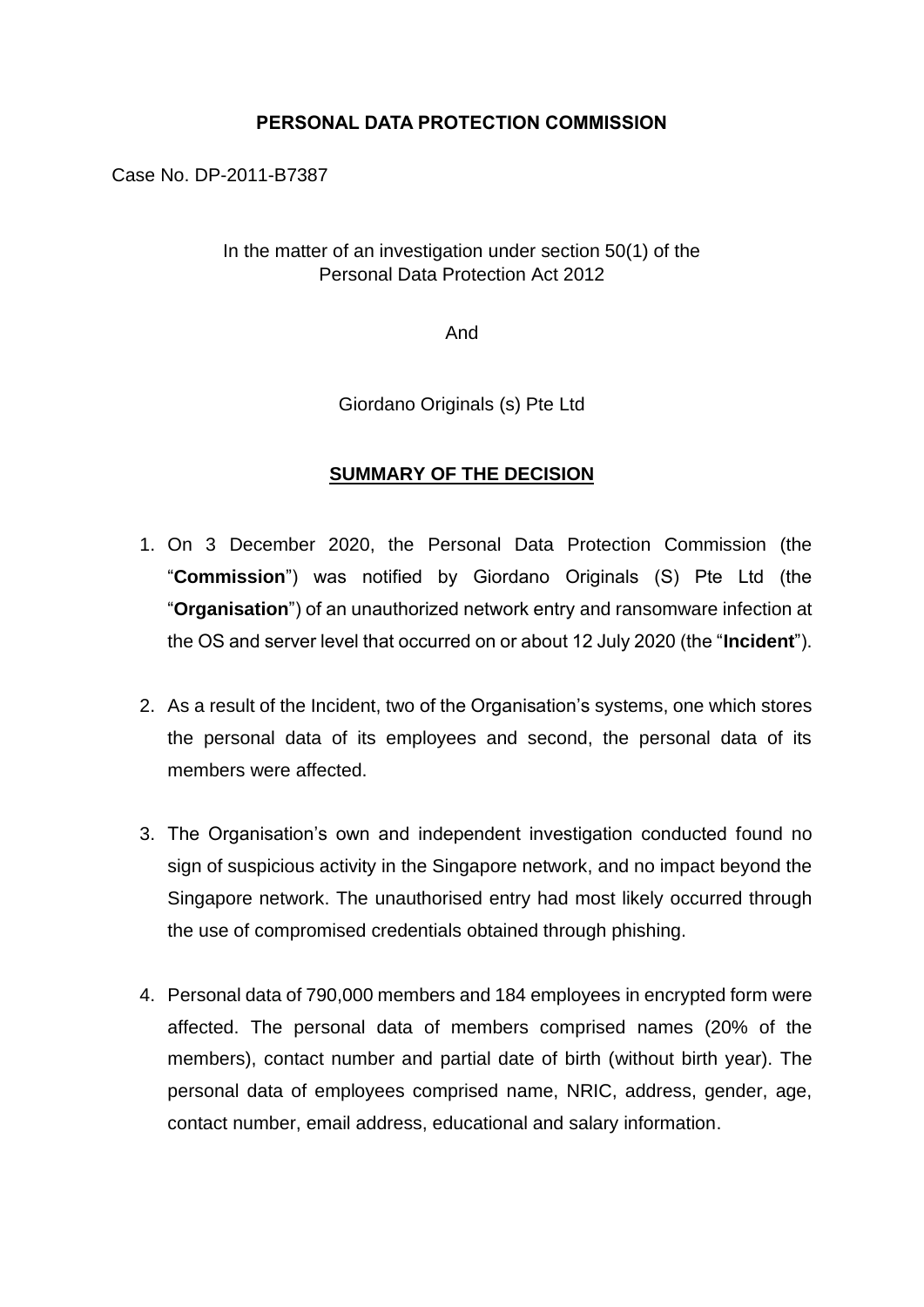- 5. Investigations revealed that the Organisation had in place reasonable security measures that are consistent with the recommendations that the Personal Data Protection Commission had made in our recent Handbook on "How to Guard Against Common Types of Data Breaches" on how to prevent malware or phishing attacks. The Organisation had installed and deployed various endpoint security solutions, which was complemented with real-time system monitoring for any Internet traffic abnormalities. Even before the Incident, the Organisation also conducted regular periodic system maintenance, reviews and updates (such as vulnerability scanning and patching).
- 6. More importantly, the Organisation had also ensured that its data was regularly and automatically backed-up, which was a key recommendation that the Commission made in our Handbook.
- 7. In addition, the Organisation had also taken steps to better protect the personal data affected by encrypting the personal data using current industry-standard RSA algorithm and passphrase. As a result, the personal data affected by the ransomware was not legible without decryption.
- 8. The Commission endorses the proper use of industry-standard encryption to protect personal data, and will give due weight to Organisations which have implemented the recommendations we made in our Handbook in determining whether an organisation has complied with its Protection Obligation under section 24 of the Personal Data Protection Act 2012 (the "**PDPA**"), or as a strong mitigation factor in the event of the Commission finds that there has been a breach of section 24 of the PDPA.
- 9. Following the Incident, the Organisation took prompt and extensive remedial both to mitigate the effects of the Incident and enhance the robustness of its security measures. This included increased frequency of staff phishing simulation trainings and security reviews as well as additional monitoring measures. There was no evidence of exfiltration of the personal data or decryption of the personal data. The Organisation was also able to fully restore the personal data from its backups.